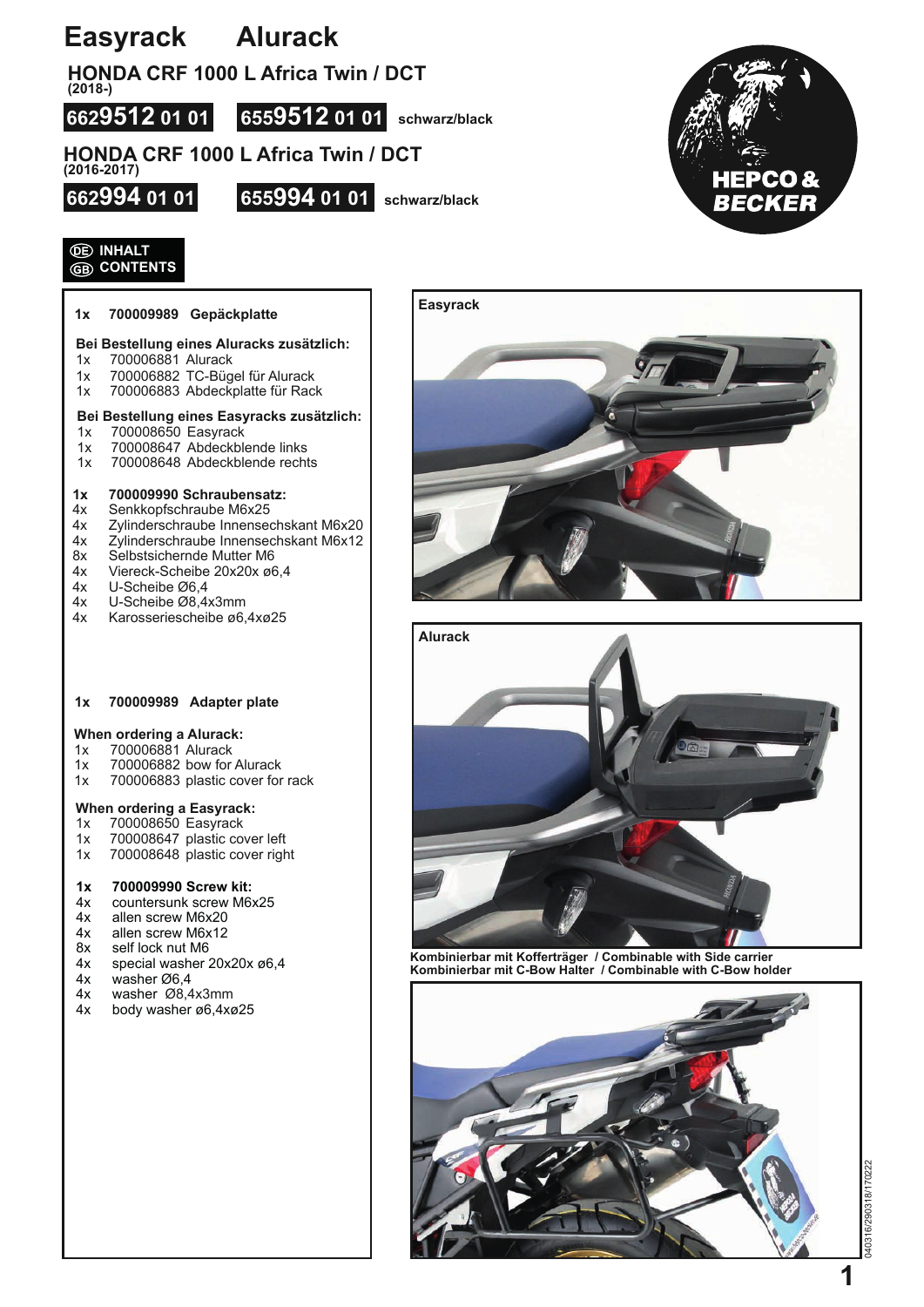

**Die Voraussetzung für die Montage ist natürlich eine gewisse technische Erfahrung. Wenn Sie sich nicht sicher sind, wie man eine bestimmte Arbeit ausführt, sollten Sie diese Ihrer Fachwerkstatt überlassen. Ziehen sie alle zugänglichen Schrauben zuerst nur locker an. Nachdem alles montiert ist, werden die Schrauben dann auf das entsprechende Anzugsmoment festgezogen. Dadurch wird sichergestellt, dass das Produkt spannungsfrei angebaut ist. Anzugsmomente beachten! Nach der Montage alle Verschraubungen auf festen Sitz kontrollieren!**

**Of course, the assembly requires a certain technical experience. If you are not sure how to execute a determined action, you should ask your local distributor to do it. First, tighten all screws only loosely. After mounting all parts, the screws should be tightened to the torque specified. This guarantees, that the product is mounted without tension. Observe the tightening torques of the manufacturer! Control all screw connections after the assembling for tightness!**

## *<u><b>OE* VORBEREITUNG</u> **GB** PREPARING





Die U-Scheiben Ø8,4x3mm in die Bohrungen des originalen Gepäckträgers einstecken.

Insert the washers Ø8,4x3mm into the borings in the original rear rack.



Vorbereitung des Aluracks: Den beiliegenden TC-Bügel mit den Zylinderkopf-schrauben M6 x 12 hinten unter dem Alurack verschrauben. **HINWEIS: Der TC-Bügel ist nur bei Anbringung eines Hepco & Becker Topcases erforderlich.** 

Preparing of the Alurack:

Fix the bow to the rack with allen screws M6 x 12. **NOTICE:**

**The bow is needed in use with a Hepco & Becker topcase only.**

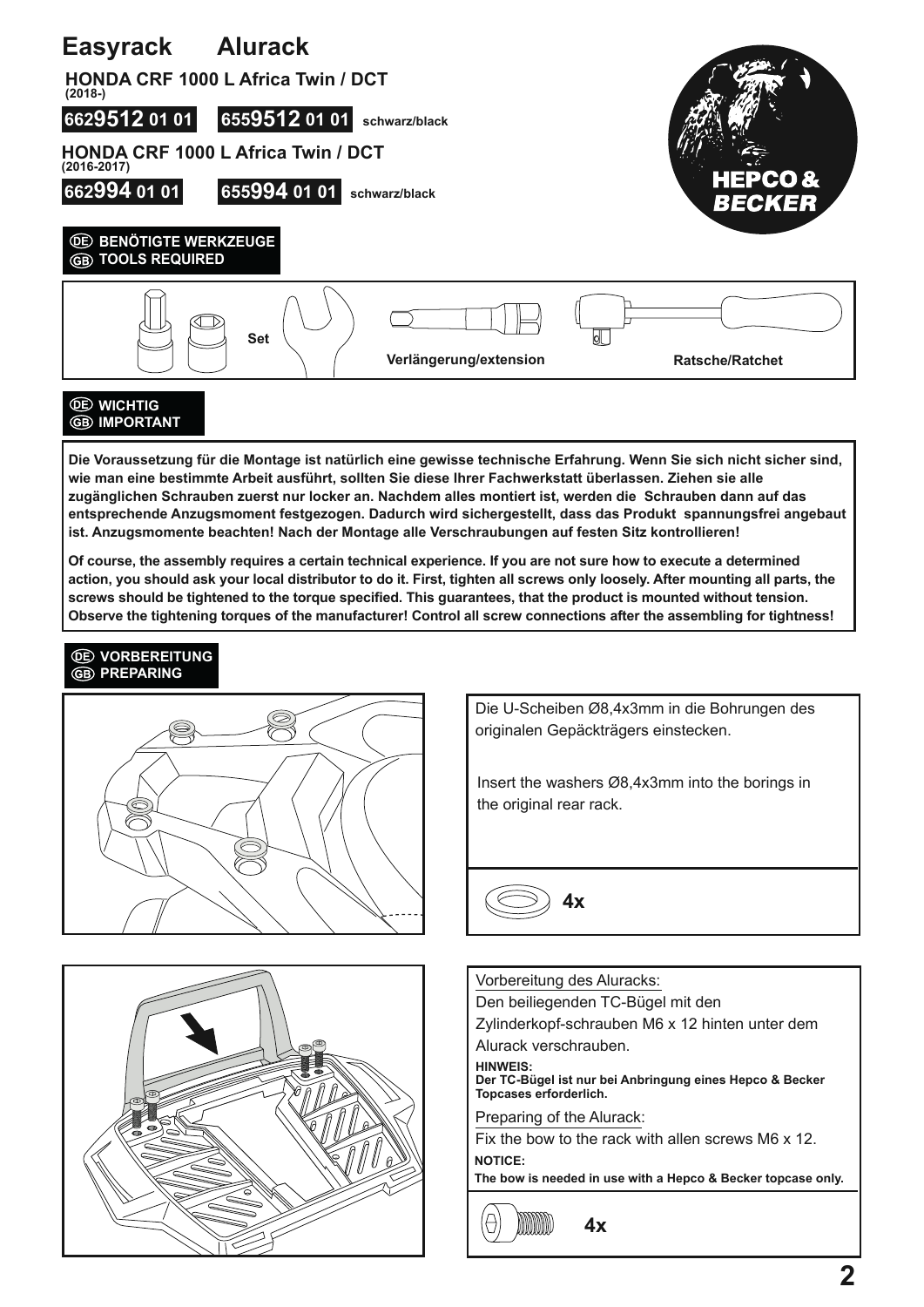# **Easyrack Alurack**

**HONDA CRF 1000 L Africa Twin / DCT (2018-)**

**6629512 01 01 6559512 01 01 schwarz/black**

**HONDA CRF 1000 L Africa Twin / DCT (2016-2017)**

**662994 01 01 655994 01 01 schwarz/black**



## **WONTAGEANLEITUNG ED MOUNTING INSTRUCTIONS**

Montage der Gepäckplatte: Die Gepäckplatte aufsetzen und die Senkkopfschrauben M6 x 25 durch die gesenkten Bohrungen in die Alubuchsen stecken. Die Gepäckplatte von unten mit den Karosseriescheiben Ø6,4xØ25 und den selbstsichernden Muttern M6 anschrauben.

Fastening of the adapter plate:

Lay the adapter plate on the spacers and stick the countersunk screws M6 x 25 through the borings in the plate. Secure the adapter plate with body washers Ø6,4xØ25 and self lock nuts M6 from underneath.